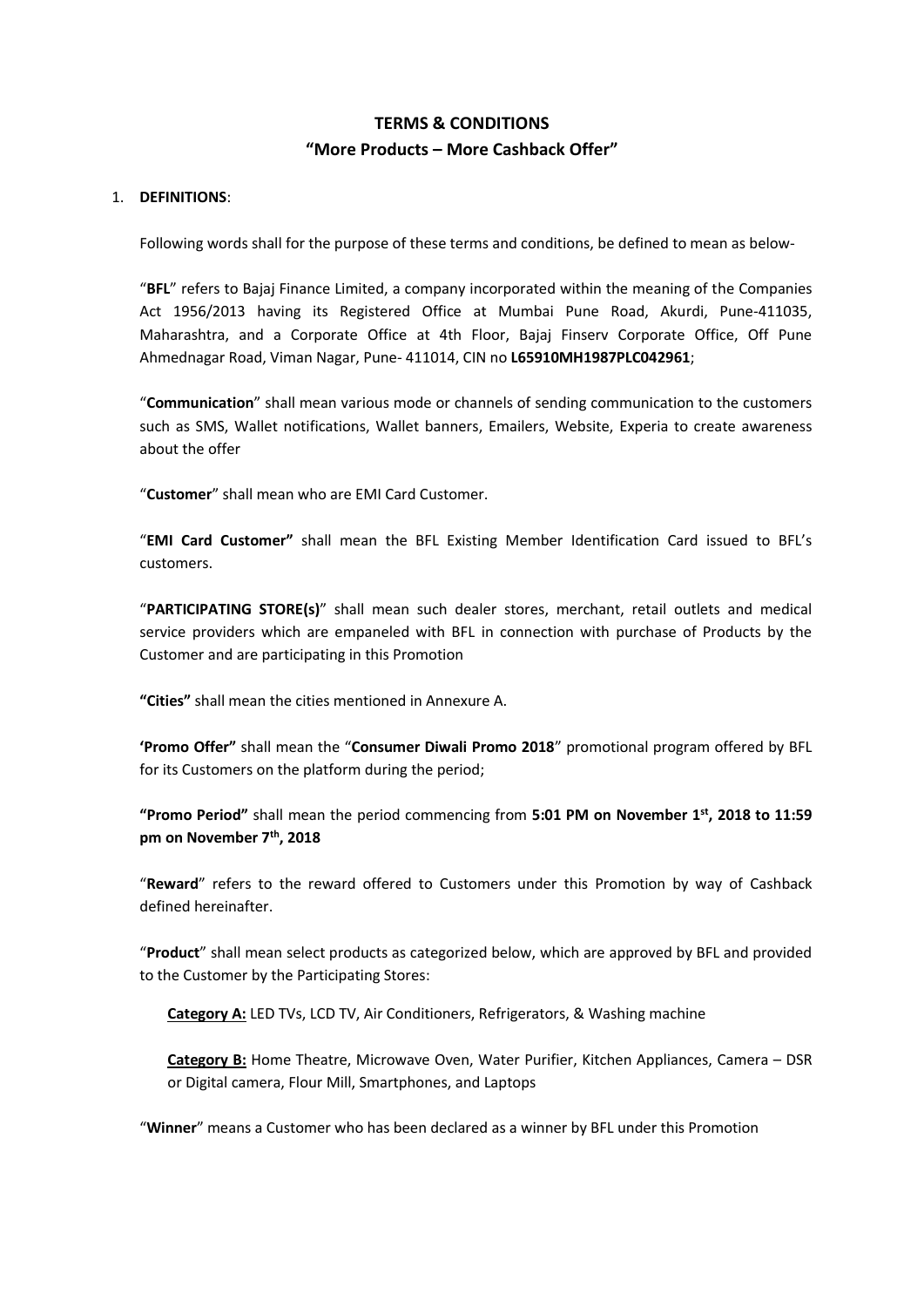"**Website**" means BFL's website at the following URL<https://www.bajajfinserv.in/finance/>

"**Wallet"** refers to the Bajaj Finserv- Mobikwik co-branded wallet platform on which the Customer receives the Reward.

## 2. **About the Offer**

- (a) The offer will be applicable only to the EMI Card Customers having Bajaj Finserv- Mobikwik cobranded wallet, who fulfill the eligibility criteria;
- (b) Eligible Customers will get 10% cashback capped at Rs. 3,000 on fulfilling the eligibility criteria;
- (c) Eligible customers will be credited cash-back into Wallet
- 3. **Eligibility to participate:** To participate in this offer & to be eligible to receive a Reward, the Customer should fulfil following conditions:
	- (i) The Offer is applicable only to EMI Card customers who gets SMS or other communication from BFL intimating them the Cash Back offer on making purchase of 2 (two) or more products during the Promo period by availing loan facility from BFL from the same participating store provided:
		- (a) Customer purchases 2 different products, one each from Category A and B;
		- (b) Customer purchases two products from Category B; *Not applicable on 2 purchases from Category A*
		- (c) Purchase of First product from Category A and Second Purchase from Category B or vice-versa;
	- (ii) The Offer is not applicable if the Customers makes two purchases of similar products under Product Category A stated above.
- The Cash Back will be given to the eligible Customer on the total gross loan amount of both the First & Second purchases put together only and no other reasons of what so ever provided the Customer successfully makes the payment of first EMI after the purchase on the due date itself.
	- The said Cashback Offer is applicable only at Consumer Durable Stores **and same is not applicable to**:
		- a) Digital Product Stores/Dealer i.e. where only Mobiles, Laptops and Tablets are being sold.
		- b) Lifestyle Product Stores i.e. where only furniture, fixtures, Tables, Sofa-set, Home Decors are being sold etc.
		- c) Transactions done online Ecommerce business or BFL Marketplace
	- (iii) BFL employees, their immediate family members (spouses, domestic partners, parents, grandparents, siblings, children and grandchildren), are not eligible to participate in the Contest.
	- (iv) The Cashback reward will be credited in Wallet and hence Customers to have down loaded Wallet to receive the cash back offer or need to download the Wallet more particularly defined in definition; Once the cashback is credited in customer's wallet, the usage of Cashback amount is solely dependent on the customer and BFL shall not have any restriction on it.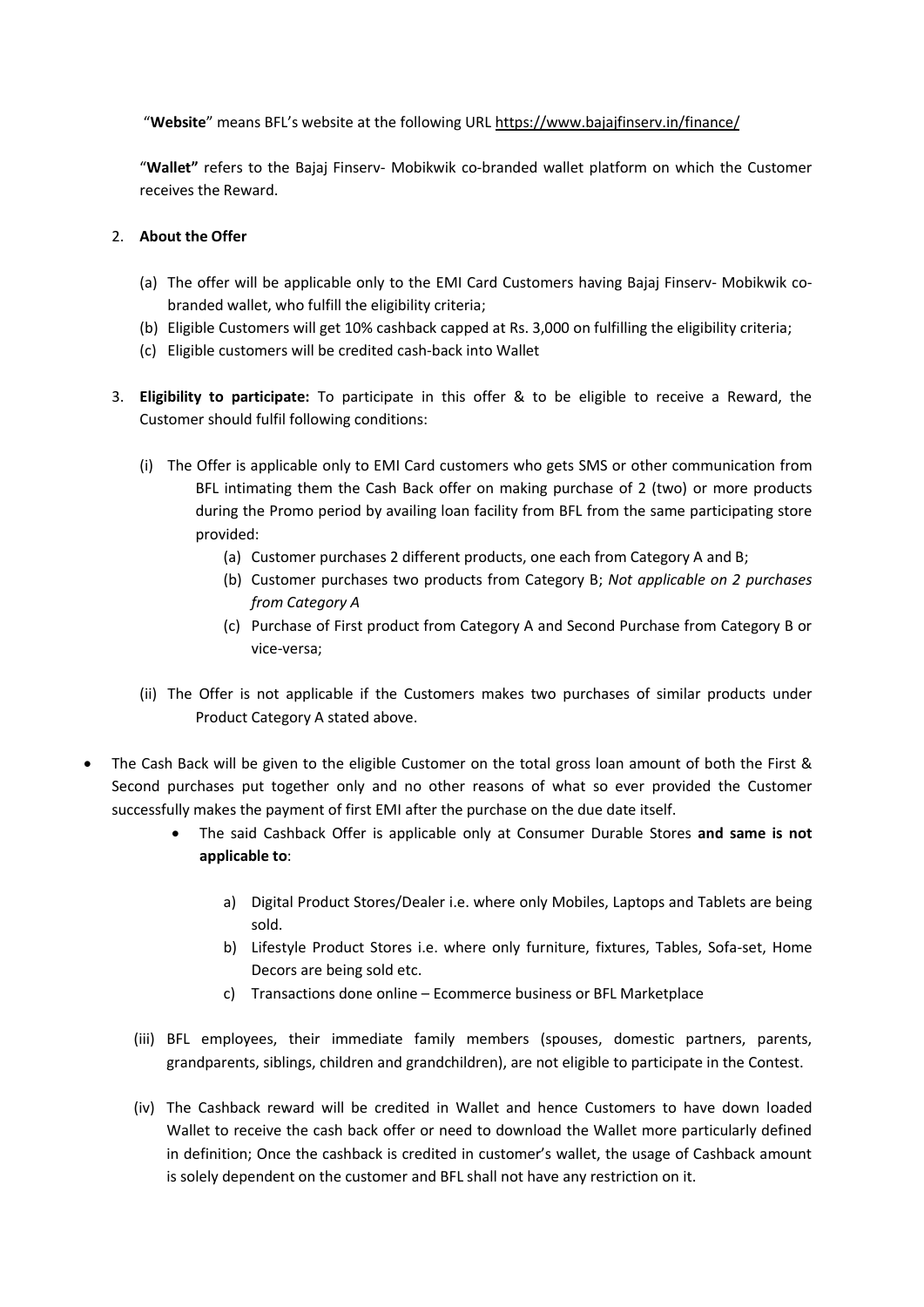- (v) Customer be of or above 18 years of age and the Customer must be a resident of India.
- (vi) Incomplete / rejected / cancelled/ invalid / returned /disputed or unauthorized/fraudulent transactions will not be considered for the offer

## **4. OTHER TERMS & CONDITIONS:**

- (a) This Promotion is available only in select cities of India as mentioned in Annexure A herein and is valid only for Indian citizens. This Promotion is not applicable in places wherever prohibited and / or on rewards / services for which such offers cannot be made available for any reason whatsoever.
- (b) The Promotion and the Rewards are available at the sole discretion of BFL and subject to changes as deemed fit by BFL, without any prior notice.
- (c) The Reward cannot be transferred to the customers bank account;
- (d) Participation in this Promotion offer is voluntary and the Customer is not bound to participate in this Promotion unless the Customer voluntary wishes to participate. There is no compensation for non-participation in the Promotion under any circumstances whatsoever.
- (e) The eligible Customers will get 10% cashback with a maximum capping of Rs 3000 on making 2 (two) purchase transaction by availing fiancé from BFL provided the purchase transaction is on the same day & from the same participating store / dealer of BFL.
- (f) Where the /Customer has provided any incorrect information at the time of registration for the Promotion and/or at the time of collecting his/her Reward, then his/her selection is subject to cancellation without notice, at the sole discretion of BFL
- (g) All applicable taxes, fees and levies (excluding 'gift' tax or tax deducted at source, where applicable) will need to be solely paid by the Customer(s). The tax deducted at source in respect of the Reward, where applicable, shall be paid by BFL.
- (h) BFL will not be responsible or liable in case the offer is not configured or could not be availed due to malfunction, delay, traffic congestion on any telephone network or line, computer on-line system, servers or providers, computer equipment, software, or website.
- (i) This Promotion is a special offer for EMI Card Customers only and nothing contained herein shall prejudice or affect the terms and conditions of the EMI Card and/or Customer loan agreements. These terms and conditions shall be in addition to and not in derogation to the terms and conditions prescribed by BFL for the loan and/or EMI Card.
- (j) Images of the products/services or Reward shown on email, BFL's website or any other advertisement material whatsoever, are for representational purpose only. Notwithstanding anything contained in the Promotion or these terms and conditions, any images, representations etc. and all intellectual property rights pertaining thereto which belong to any third party/brands, shall continue to vest with such party and by using such images, representations etc., BFL in no way claims any right whatsoever relating to such intellectual property.
- (k) Nothing herein amounts as a commitment by BFL to provide further or similar schemes or offers.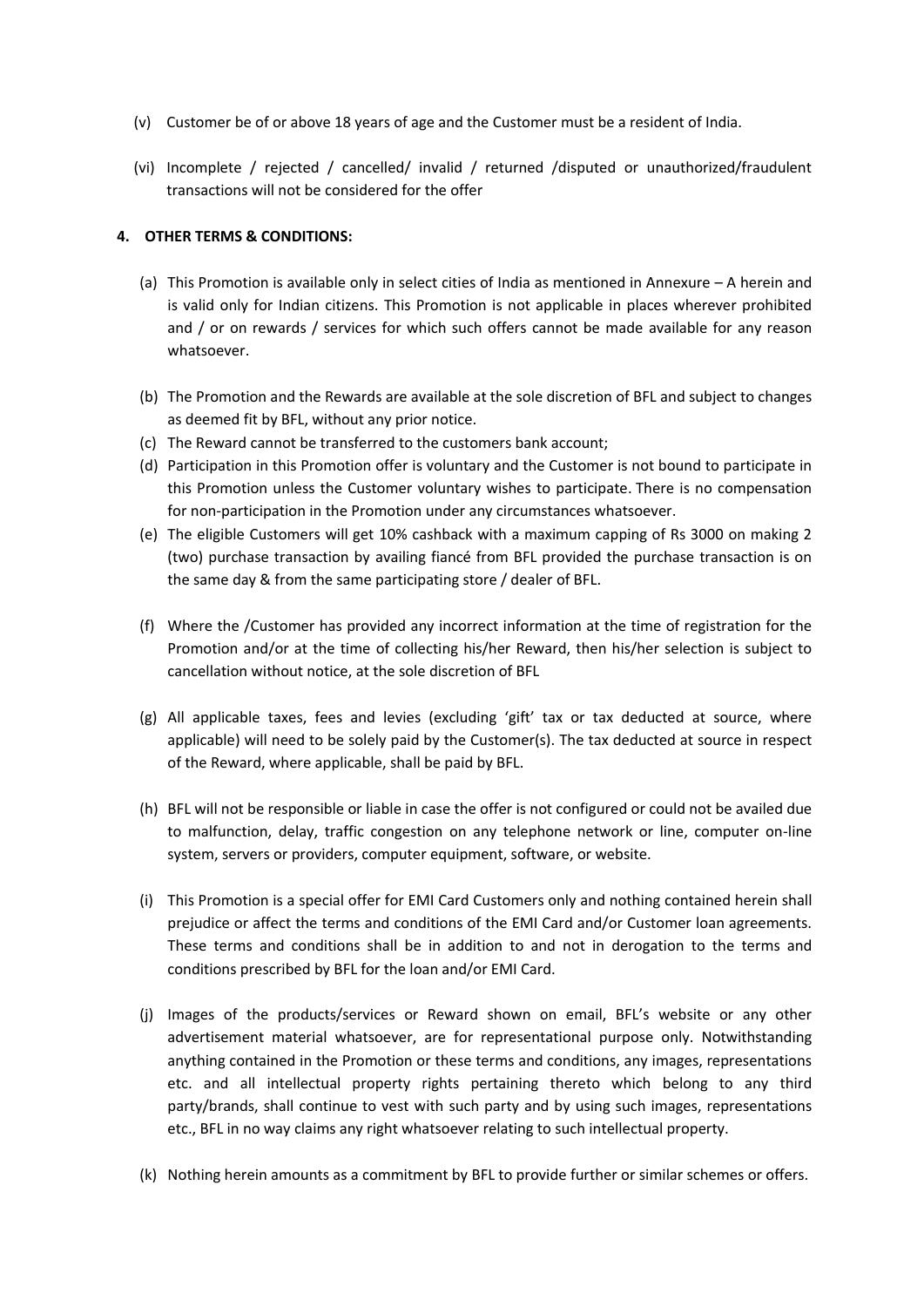- (l) BFL is not an issuer/provider of the products purchased/services availed by the Customer under this Promotion offer. Accordingly, BFL shall not be responsible for the quality or any assurances and/or representations made in relation to such products/services provided by third parties in any manner what so ever. The Customer shall be solely responsible to take possession and get delivery of the products purchased from the Merchant / Dealer and BFL shall not be liable for any delay in delivery or no-delivery of product and/or with respect to the quantity, quality, conditions, fitness, warranty, suitability or otherwise what so ever of the product.
- (m) Notwithstanding anything herein, BFL shall not at any time be responsible or held liable for any loss, injury, damage or harm suffered by or in connection with, the products/services provided by third parties and/or the usage of the Reward.
- (n) Disputes, if any, regarding the products purchased or services availed by the Customer must be addressed in writing by the Customers directly to concerned owner of Merchant/ Brands or third party whose products has been purchased by the Customer and BFL shall not entertain any communications in this regard.
- (o) BFL's decision on all matters relating to the Promotion will be at its absolute discretion and will be final and binding on all participants.
- (p) BFL reserves the right to revise these terms and conditions, modify or withdraw this Promotion at any time without prior notice or reason. These terms and conditions prevail over the contents of any brochure or other promotional material advertising the Promotion.
- (q) BFL, its group entities/ affiliates or their respective directors, officers, employees, agents, vendors, etc., shall not be liable for any loss or damage whatsoever that may be suffered, or for any personal injury that may be suffered by a Customer, directly or indirectly, including for reasons arising out of use or non-use of the products or services or redemption of the Reward or participation under this Promotion.
- (r) BFL shall not be liable for termination or delay of the Promotion or the Rewards forming part of the Promotion due to any force majeure event and will not be liable for any consequences owing to the same.
- (s) The Promotion is not transferable, non-negotiable and cannot be encashed under any circumstances.
- (t) Customer acknowledges and agrees that all copyright and trademarks and all other intellectual property rights in the SMS content, Website, WAP/App portal, and all material or content related to the offer shall remain, at all times, owned by BFL and/or their respective owners. All material and content contained in this WAP/App portal/Website is made available for your personal and non-commercial use only
- (u) These terms and conditions of this promotion shall be governed by the laws, rules & regulation of India. All disputes if any arising out of or in conjunction with or as a result of this Promotion or otherwise relating hereto shall be subject to the exclusive jurisdiction of the competent courts in Pune only. The existence of a dispute, if any, shall not constitute a claim against BFL.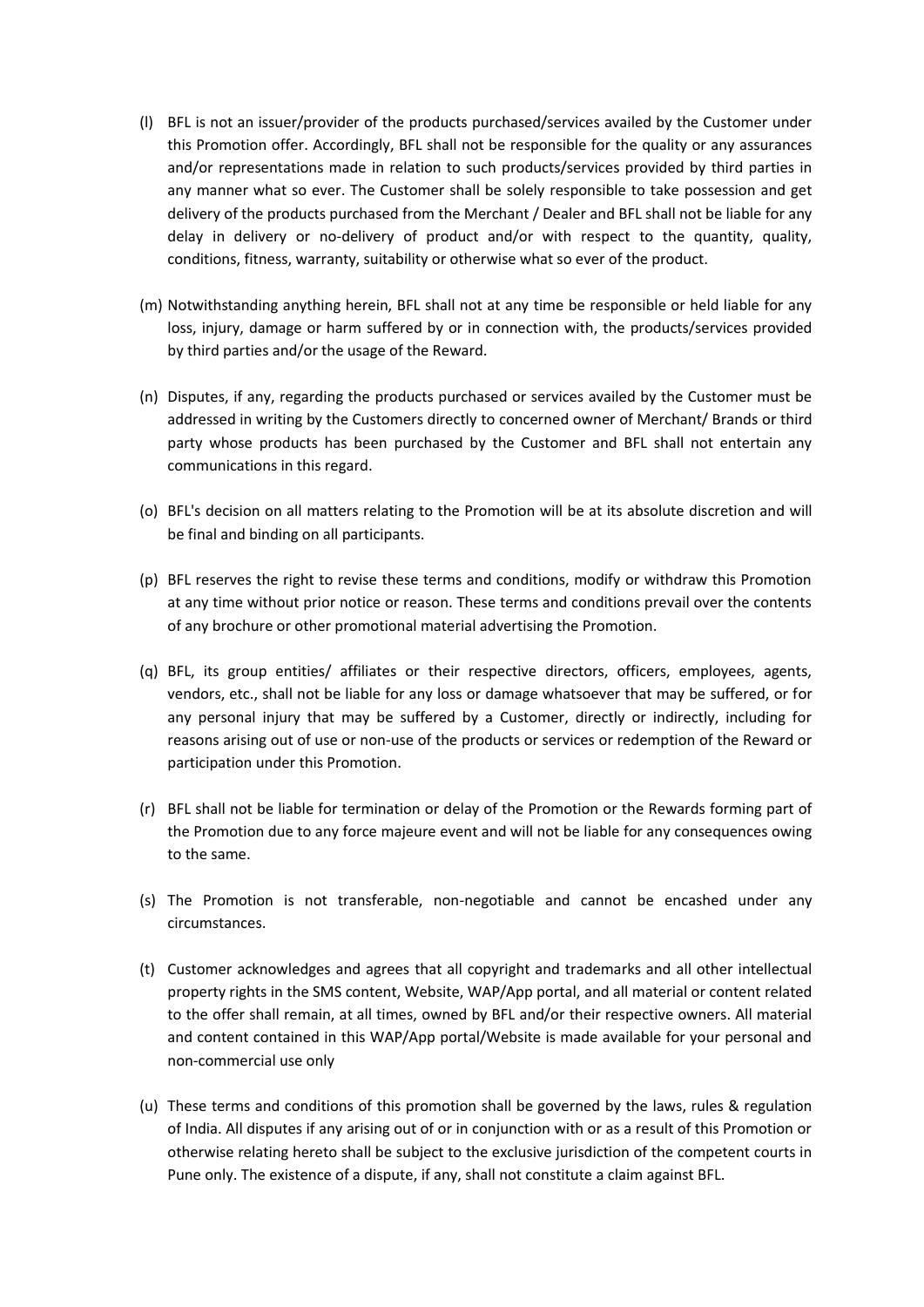(v) The Customers agree to be bound by the terms and conditions contained herein. Without a Customer being required to do any further act, the Customers shall be deemed to have read, understood and unconditionally accepted the terms and conditions herein.

| Annexure A           |                      |
|----------------------|----------------------|
| <b>Location Name</b> | <b>State Name</b>    |
| Ahmedabad            | Gujarat              |
| Asangaon             | Maharashtra          |
| Aurangabad           | Maharashtra          |
| Badshahpur           | Delhi                |
| Bangalore            | Karnataka            |
| Baroda               | Gujarat              |
| Baruipur             | West Bengal          |
| Bhiwadi              | Haryana              |
| Bhiwandi             | Maharashtra          |
| <b>Bhopal</b>        | Madhya Pradesh       |
| Chengalpattu         | Tamilnadu            |
| Chennai              | Tamilnadu            |
| Cochin               | Kerala               |
| Coimbatore           | Tamilnadu            |
| Dehu Road            | Maharashtra          |
| Delhi                | Delhi                |
| Faridabad            | Haryana              |
| Ghaziabad            | Delhi                |
| Gudivada             | Andhra Pradesh       |
| Gurgaon              | Haryana              |
| Hyderabad            | Telangana            |
| Indore               | Madhya Pradesh       |
| Joynagar             | West Bengal          |
| Kalyani              | <b>West Bengal</b>   |
| Kelambakkam          | Tamilnadu            |
| Kengeri              | Karnataka            |
| Kolkata              | West Bengal          |
| Kondapalli           | Andhra Pradesh       |
| Manesar              | Delhi                |
| Mangalagiri          | Andhra Pradesh       |
| Mumbai               | Maharashtra          |
| Nagpur               | Maharashtra          |
| Narnaul              | Haryana              |
| Narnaul              | Delhi                |
| Nasik                | Maharashtra          |
| Noida                | <b>Uttar Pradesh</b> |
| Noida                | Delhi                |
| Pune                 | Maharashtra          |
| Rewari               | Haryana              |